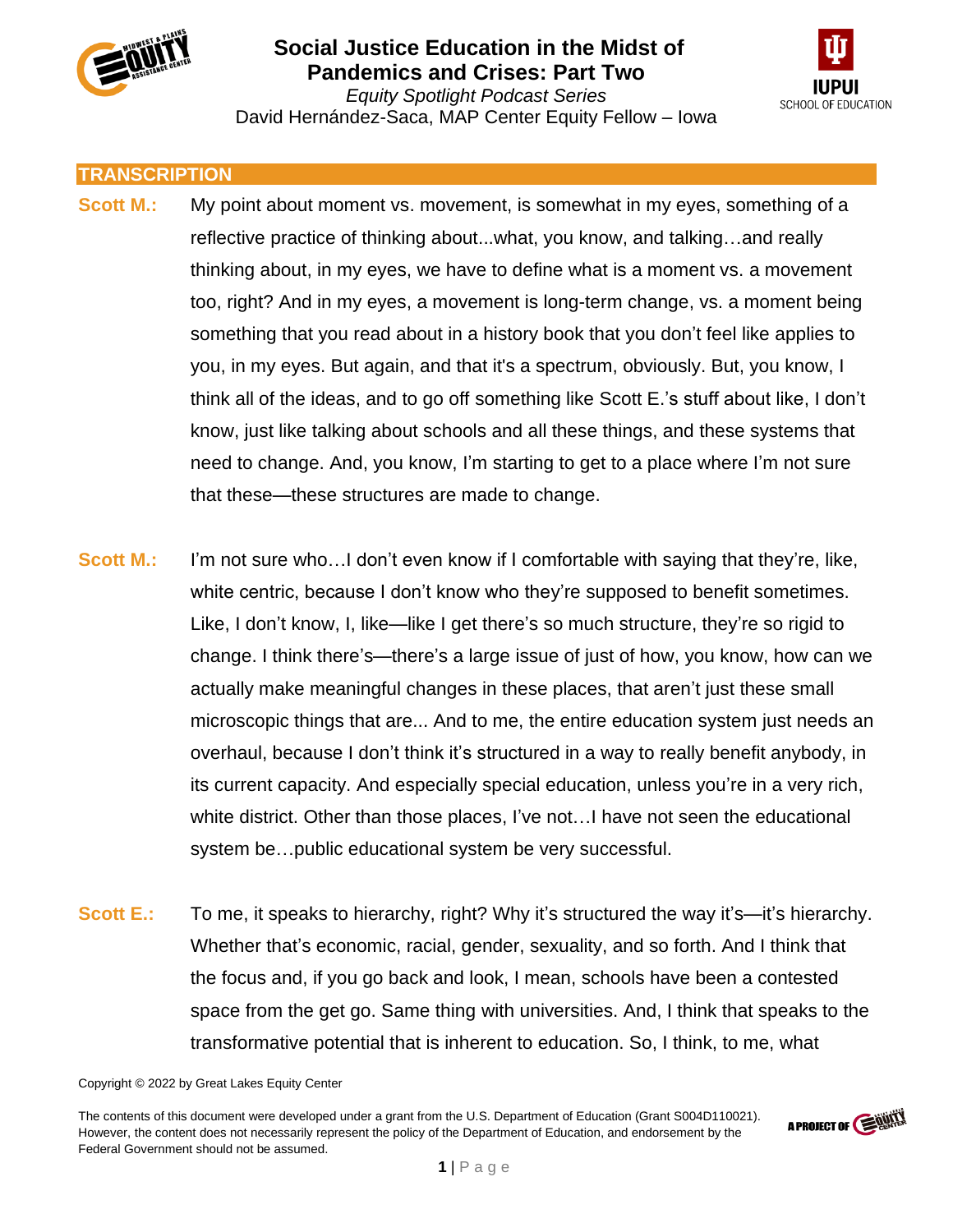



*Equity Spotlight Podcast Series* David Hernández-Saca, MAP Center Equity Fellow – Iowa

organizes it? It's hierarchy. Right? But, it also...the focus that...and all of the reforms, the structure, the testing, the managerial logics, all of that jazz, I think is a reaction to the potentiality that is inherent to education.

- **David:** I think one of the things that I'm really enjoying about this conversation, is the criticality that needs to go along with change, right? And it's through our dialogues together, where we can think, feel, and reflect about even the metaphors or the language that will help us in that struggle, that continuous freedom struggle. I remember taking African American history in undergrad, and that was one of the phrases that I even shared at some point in this semester with my students, where maybe at that point, I didn't really understand. But I think right now, we are in a place where this continuous freedom struggle needs to be at the forefront of what counts as citizenship, which is another contested and construct, or idea, that I think as Scott E. saying.
- **David:** There is no neutral space, in a sense. These subject positions and positionalities and identities are not neutral. It kind of goes back to what Scott M. was saying, that by design, the system has been set up since the construction of this nation state to disenfranchise and erase, right, certain folks vs. others. And I think—I think that's why I kind of go back to Gloria Ladson-Billings and Critical Race Theory to counternarrate and interrogate our assumptions that might be working through us, in this moment, right, because the moment is connected to the historical.
- **Scott E.:** Yeah, um. I love that idea of discontinuous activism. I think that's a beautiful way of putting it. Like I said, I admire Ladson-Billings a lot, and I love the fact that she's kind of expanding out and asking us to look outside of the school. And, in a recent article that just came out, she calls for a hard reset. That's the language she's

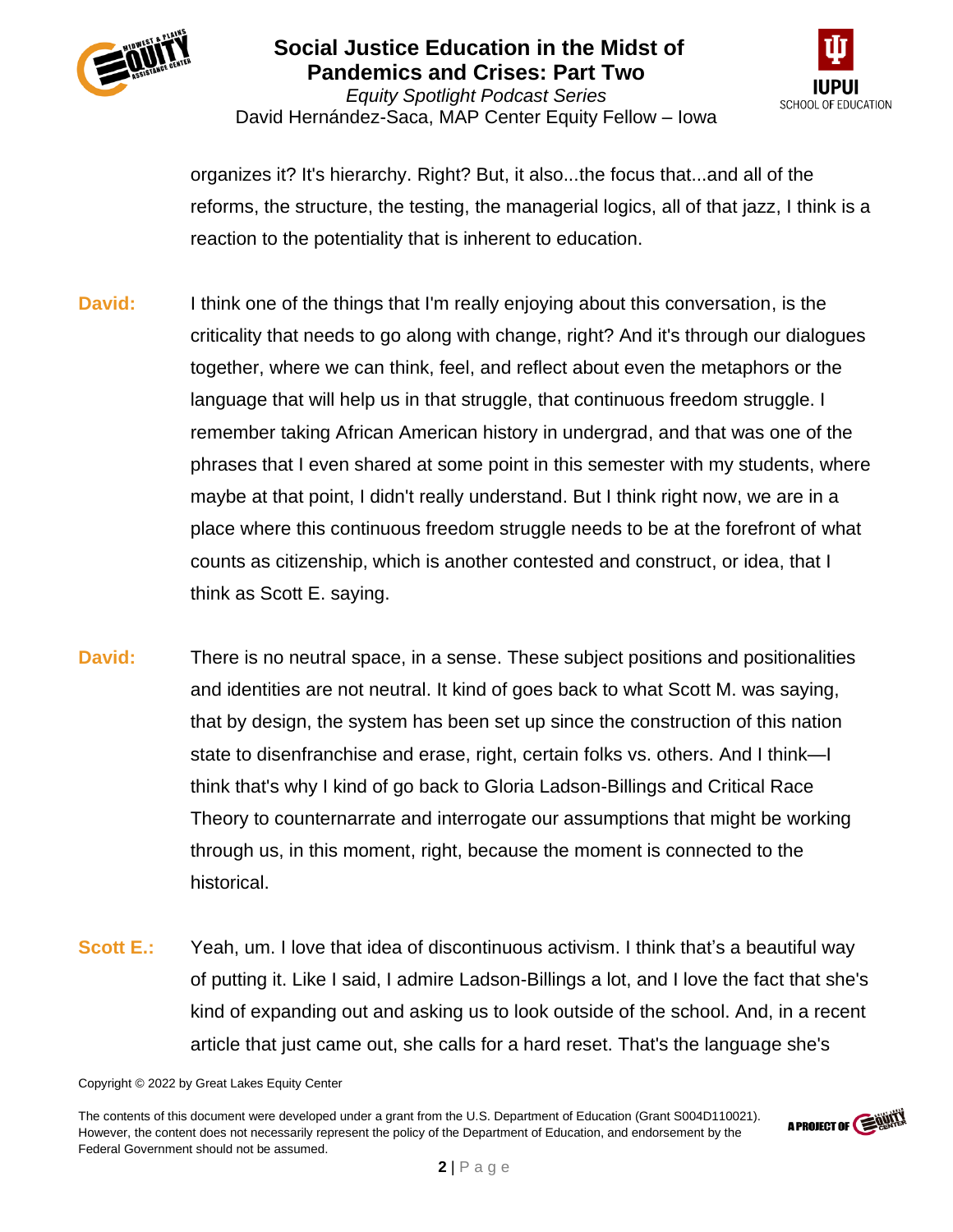



*Equity Spotlight Podcast Series* David Hernández-Saca, MAP Center Equity Fellow – Iowa

using. And, I admire that. But, here is my critique. And, here's where I am going to part ways with her. When she talks about the hard reset, she speaks to culturallyrelevant pedagogy, which I love. I think it's a great idea. But, she falls right into the instrumental logics by just...in order to justify culturally-relevant pedagogy, she's relying on test scores and assessment data. The closing of achievement gaps. And, that kind of instrumental logic undermines the project. So, I'm one of those folks that I'm guilty of being excited about what I read last, right? So, I just finished a book by Kyong-Min Son, *Eclipse of the Demos*. And, in it, he talks about a new way of thinking about democracy, and I think that's relevant to our conversation here. He talks about democratic attunement. Which he speaks of an embodied disposition that orients our identity work and our subjectivities toward democratic collectivities. And, I think if we get away, and I think that's a potential that's within things like culturally-relevant pedagogy and so forth.

- **Scott E.:** But, we need to stop thinking about achievement gaps and test scores and all of these other instrumental logics, managerialism, that has so colonized our imagination, and start thinking about democratic attunement. Start thinking about, "What would education look like if our goal was this kind of democratic attunement?" This...of—of seeing your own individual identity work not as selffulfillment, not as, you know, a 'growth-mindset'. But, think of it as a democratic attunement. Me, in relation to the other, and to collectivities. And, I think that's where I part ways with Ladson-Billings. We need to break that linkage. We need to start thinking about education. I mean. I don't care if you go back to Dewey or DuBois. Right? They were talking about these kinds of things. They're still relevant. They're still salient to this moment.
- **Joyce:** Yeah I…and thanks for sharing that Scott. This is something that I think about often is, you know, making sure that, as professionals, and as even educators, as

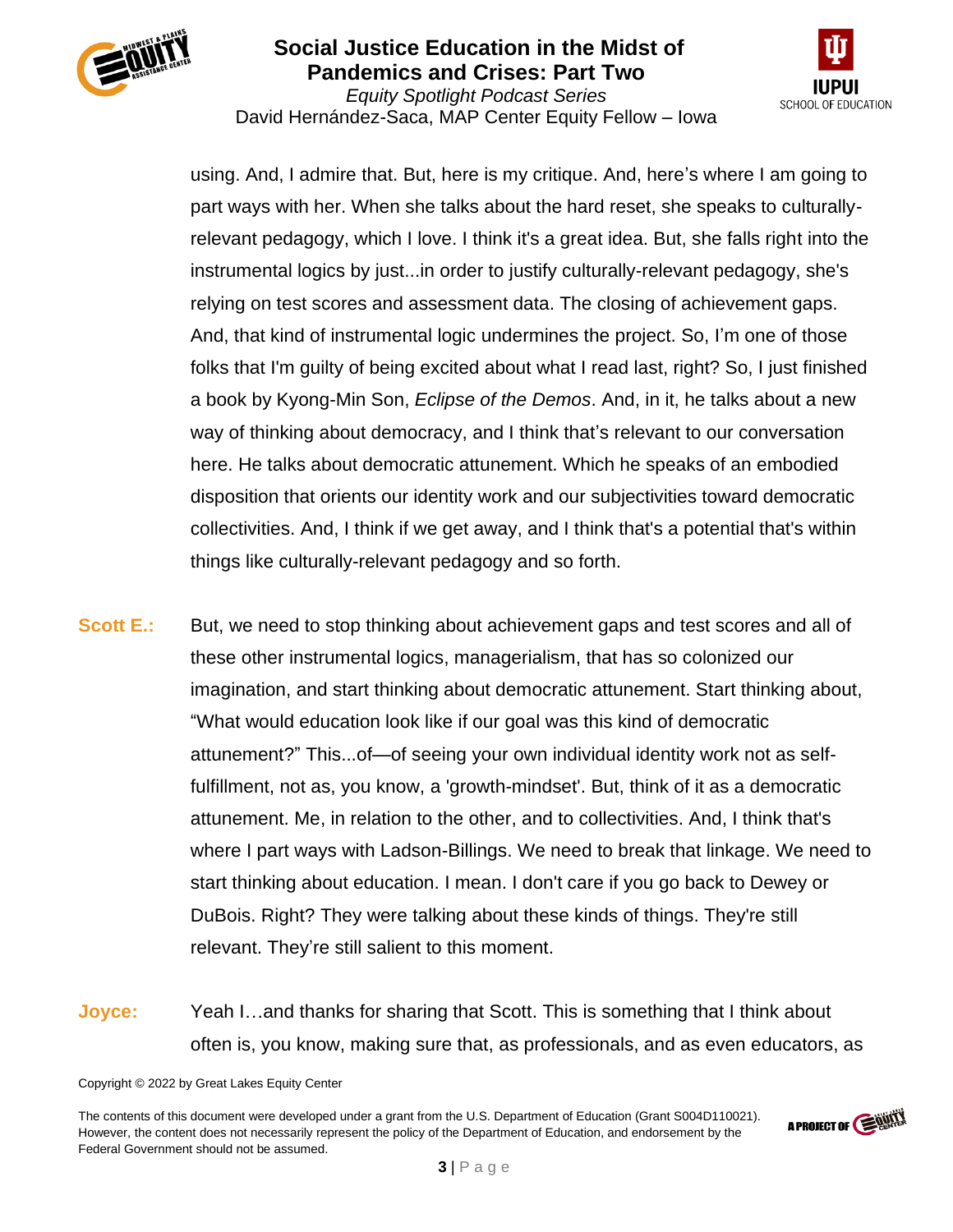



*Equity Spotlight Podcast Series* David Hernández-Saca, MAP Center Equity Fellow – Iowa

people who have influence over others, making sure that we aren't in some way just upholding stuff that we're trying to dismantle, and I think that's an example of that. Also, even at a local level, our teachers, right? I think about the teachers that come from the local college here, and go into the school buildings here, and…or go into the school buildings in a nearby community where it has a very high number…diversity. And I think about our Black and Brown educators who have received, you know, a bachelor's degree, and who are able to actually be the classroom teacher, and not a paraeducator or a room assistant.

**Joyce:** But, I think about them knowing their position, and how they uphold, you know, systemic and institutionalized racism. And I really wonder if they actually even know, because these are things that I learned about, for me specifically, when I got into grad school. And these were just really lightly brushed-over in my undergrad years. And then, you know, connecting and networking. and meeting, like, Dr. David Hernández-Saca, and having classes with you as well, I started uncovering. You know, once you know you can't unknow. And just, more and more, which made me do more self-education. But this isn't something that was offered to me. And I worry about our educators who get to that level of where you even think that you're going to be able to create some type of change, but really maybe that…the only change is representation. You know, really, are you able to actively work to dismantle these systems within your position, or do you know how you're able to actively work to dismantle these systems in your position? If there was a protest at the school, if the kids decided to protest, would you walk out with those kids? Are you allowed to walk out with those kids? Are you allowed to encourage those kids? Are you one who can even, you know, teach the kids about protesting? And teach the kids about you know, making sure that you have demands that you expect to be met so you're not just protesting, just to be you know protesting?

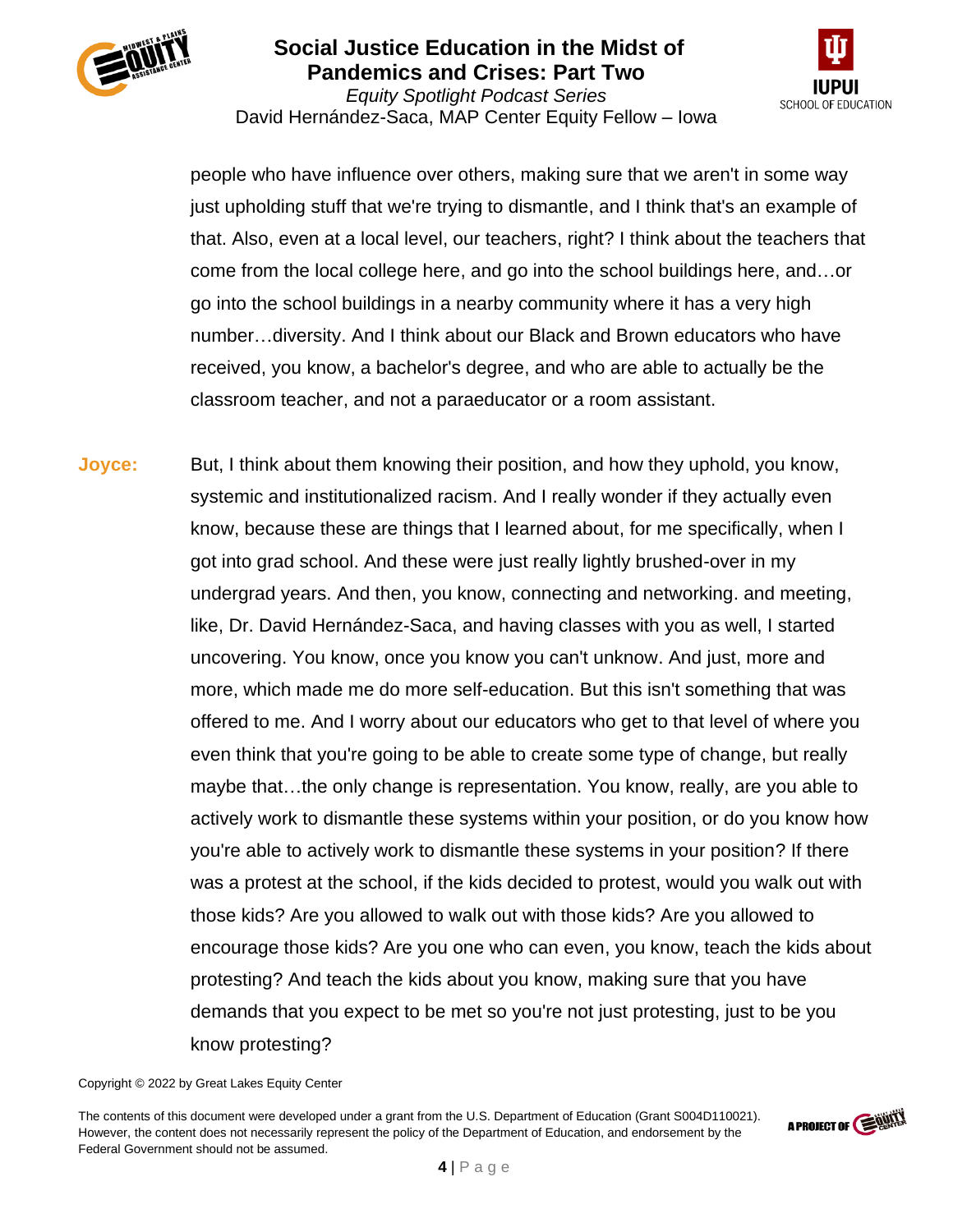



*Equity Spotlight Podcast Series* David Hernández-Saca, MAP Center Equity Fellow – Iowa

- **Joyce:** I think about them still having to teach the curriculum, right? I think…I just think about all these things. And not just in the education field; I think about a lot in the education field, but in our other sectors. You know, when you're…when you become a nurse. You know, even in the church. Even in our nonprofit organizations here, you know? I mean I think about it in kind of all levels and all sectors of the community. And even as a person in my family who is the only person that has college degrees, and how, you know, that reflects for me with the rest of my family. Even when I'm having conversations with them. Am I talking about, you know, quantitative and qualitative, you know, research, stuff like that that's just, you know, beyond what everyone else has. And just thinking about these relationships at kind of all levels, from you know personal all the way to high expansion in the community or personal to you know one's occupation. And it's very complicated, but I think that it's worth exploring, thinking about, and talking about.
- **Scott E.:** Yeah, I mean. Those are great examples. Because, I mean, if you think about it in terms of what I talk about power is constructed and contested, right? If you can frame the terms of debate, if you can frame the way people talk about issues of social justice, you win. That's how you construct power, right? So, I mean, many of my colleagues here at my local university, they are well intentioned, right? I'm not disparaging them in any way. And, they're talking about social justice. They're trying to do social justice work. But, it's always within the framework as it exists, right? In terms of, you know, whether it's the achievement gap or something of that nature, or you know, what I call the "hero teacher," right? That we're going to produce hero teachers who, through better curriculum, better classroom management, they're going to 'fix' all of our problems. And, I think we have to get out of that framework. We have to break that framework in order to actually do the work. Because, if you're entering these structures and playing the game of the

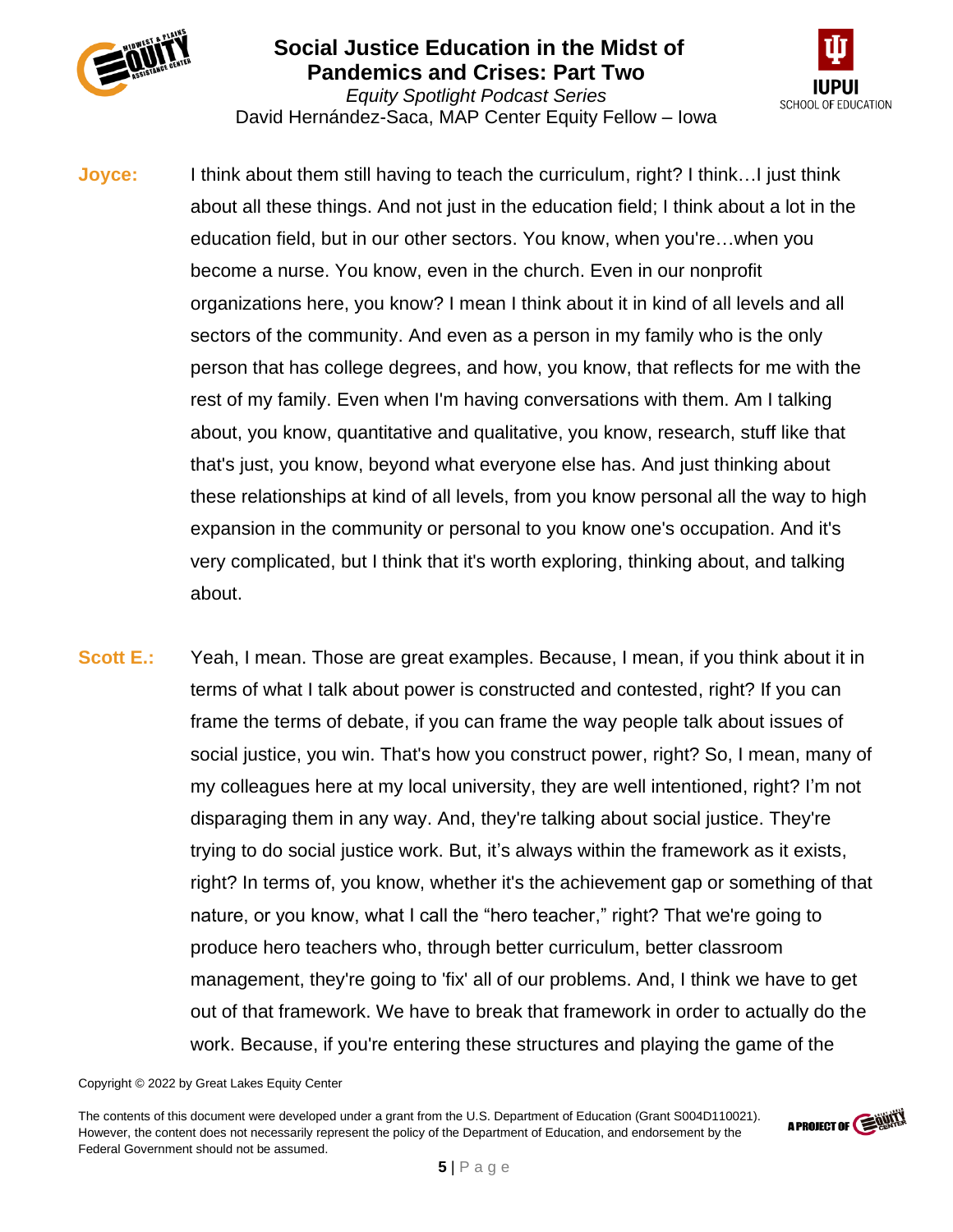



*Equity Spotlight Podcast Series* David Hernández-Saca, MAP Center Equity Fellow – Iowa

structures, you can talk a good game, and might be sincere, and doing good work, but you're not actually going to challenge anything.

- **Scott M.:** I think they..I've heard that called the "Dangerous Minds" kind of thing, right? Like where--
- **Scott E.:** Yes.
- **Scott M.:** --the white teacher or the white savior goes in and saves everybody. I want to go back to Scott E.'s point, I know we're running out of time but it's a good discussion. But like, I—I think your point just about the systems are like, and I know I said it too, like the systems, like test scores and stuff like that, like measuring success by these rigid measures that we really don't measure things that we know are culturally biased, that are based oftentimes in Eugenics. And—and a lot of disability stuff around that, too. And, you know, I—I think we have…like you were saying, we have to repurpose education. Now what becomes the difficult part is communicating to our peers and such that have this rigorous…this rigid mindset, and years, and—and things that they feel like measure, you know, intelligence or achievement, that I don't think truly do. And to me, that's—that becomes—and I want to promote critical thinking. I want to promote self-development.
- **Scott M.:** You know, one, I recently was also, I'm in physical education as I said, and I'm— I'm actually really passionate about that curriculum, because I think it could achieve a lot of those things, or be an avenue to achieve things about, like, just enjoying the more… One of the five standards that they have, which standards in itself often represent an issue when you're talking about the rigidness of education. But one of them is basically, promotion of enjoyment of movement. And when we're in discussions…I was just recently…I was in a discussion

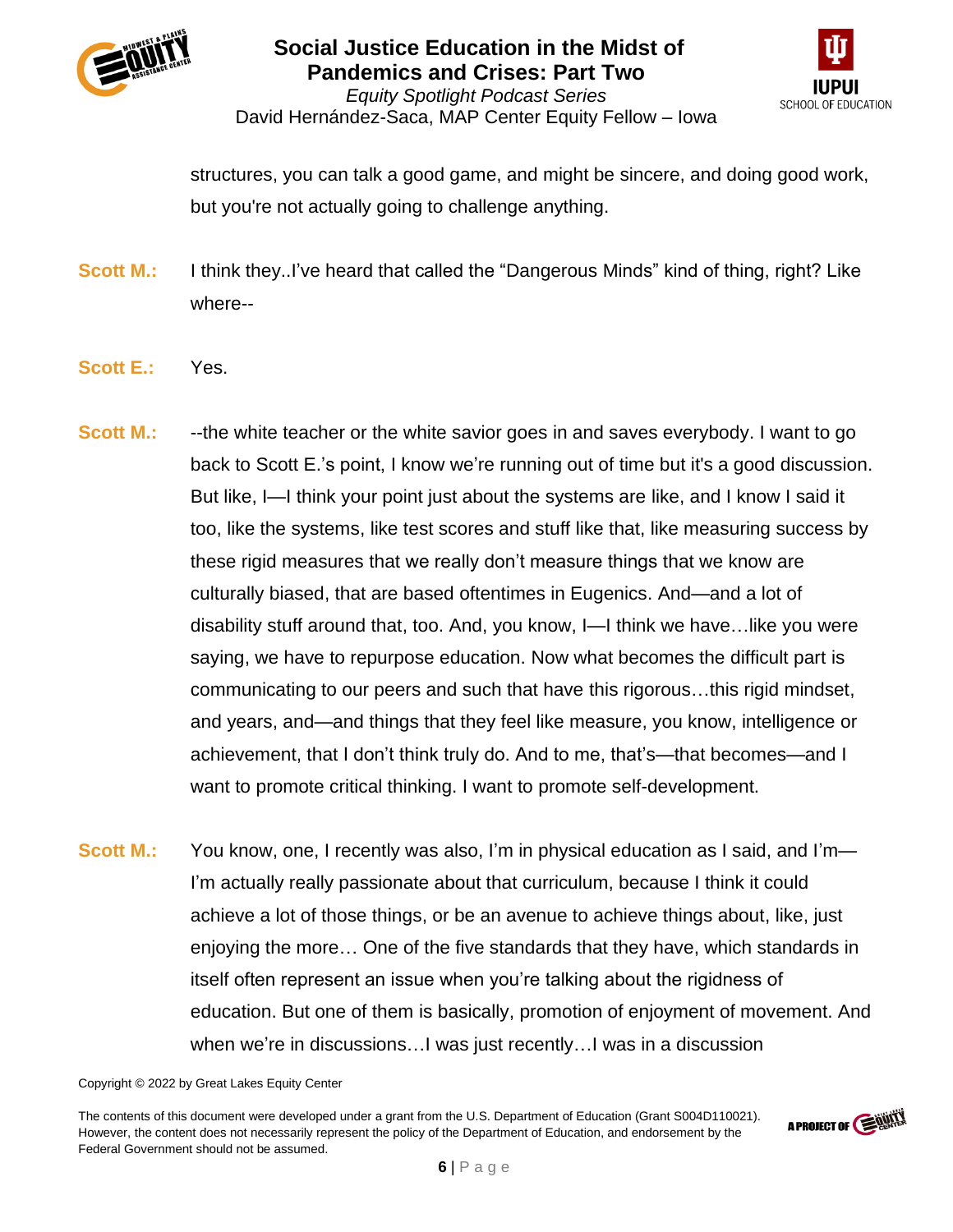



*Equity Spotlight Podcast Series* David Hernández-Saca, MAP Center Equity Fellow – Iowa

about...we're trying to update the standards, and I felt like that one was, I don't know almost like people don't actually…they don't…they almost have it as a placeholder, rather than they teach to it ,or use it in their lessons. And to me I think it's a beautiful standard, because that's what I actually want to achieve.

- **Scott M.:** I don't want to achieve an athlete...I mean, that is great if they want to be an athlete. I want them to be happy with themselves, and the joy of movement, and/or the culture of movement. And I know that's like a specific area, but like, I wish that those types of standards, or those types of areas, were more focused on. Because I'm, I think this idea of producing workers, or producing whatever it is that we are trying to produce in the education system for the last 200 years or whatever, you know, really, is not . . . I don't—I don't know…I really don't always who it's supposed to even be working for now. But I think it's just a system, that's not working.
- **Scott E.:** Well, I feel like I am talking too much here. You're really sparking some ideas, like... So, for one thing, I was sitting in a curriculum meeting not too long ago, and I was using "understanding." I was talking about student understanding. And, one of my colleagues was like, "Well, you know, the accreditation agencies don't like 'understanding,' because you can't measure it." And you know I almost had a coronary right there. Like a university without 'understanding' isn't a university, right?
- **Scott E.:** And a second thing I would like to point out: I want to make sure that I'm being fair to Ladson-Billings because she has called out the achievement gap, right? She speaks to the 'education debt.' So, when—when I read that hard reset article, when she started talking about test scores and stuff, that was kind of disappointed about it. But, for me, and I want to speak to what David was saying about 'critical.'

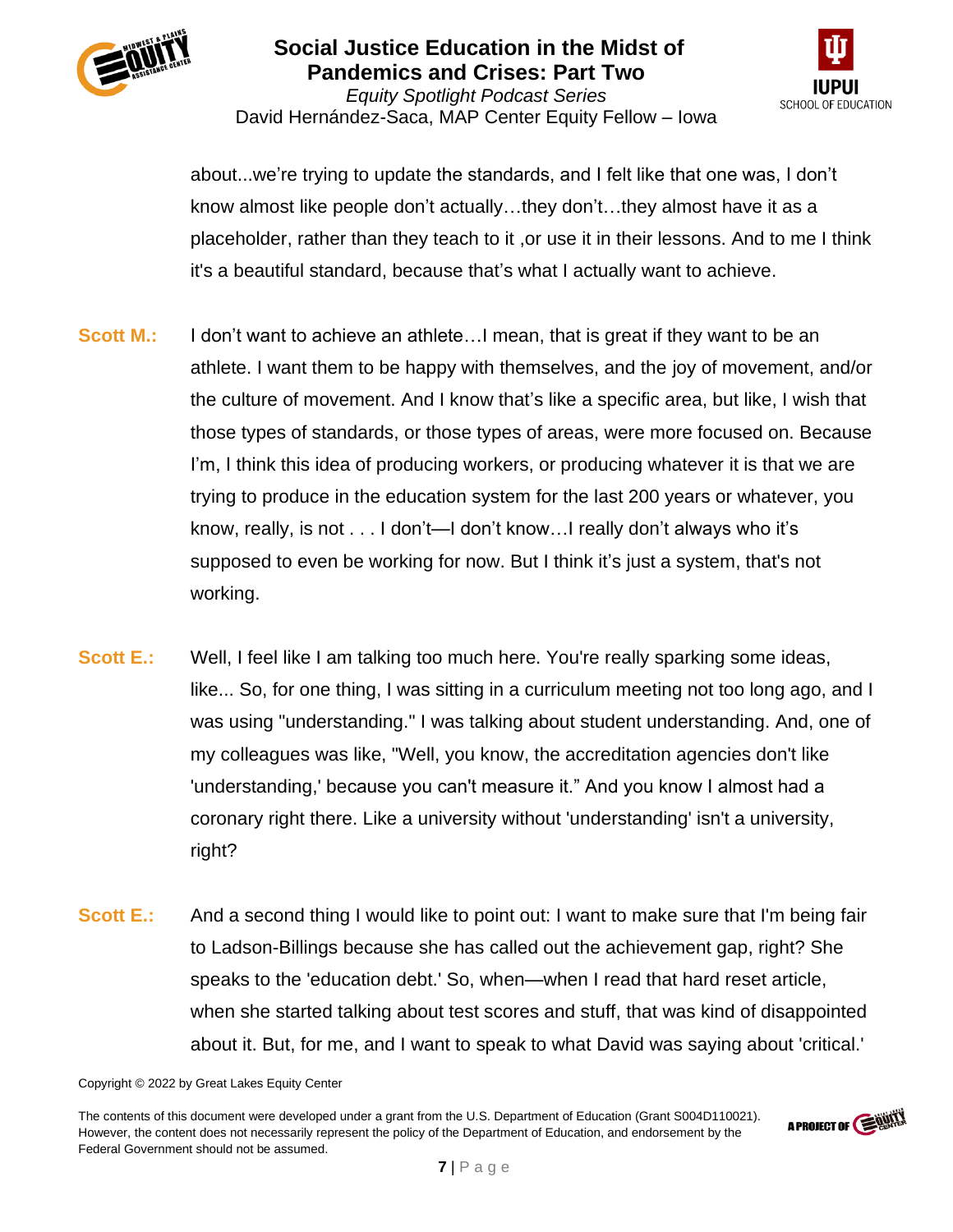



*Equity Spotlight Podcast Series* David Hernández-Saca, MAP Center Equity Fellow – Iowa

I think that's a term that we all use a lot, right? In academia. It sounds like, you know, we're these academic revolutionaries and things of that nature, which is a bit over…over the top let's just say. That's my polite way of putting it. But I do—I do think the term is important because, in terms of rethinking what education could be, to think about what 'critical' might mean, it's to cultivate a mis-relation to the social present, right? So, that's how I think about my class. To cultivate a misrelation to this historical moment, right?

- **Scott E.:** So, instead of thinking about the transmission of content, and the measure to what degree we deposit it in brains, we need to think about how we foster or cultivate how young people relate to the world. Does that make sense? So, I think that's the break we need to make, and I think that plays into all manner of justice, you know, in terms of ableism, racism, economic justice, all of these things. We need to think about that democratic attunement, or cultivating a mis-relation to the present, to kind of get people to move, so to speak. And, I think the managerialism, or an institution that bans 'understanding' is, you know, I think that's meant to undermine that kind of relation to the world. Sorry.
- **David:** No.
- **Scott E.:** I feel like am rambling too much here.
- **David:** No, this is really wonderful, because I think it does get these sort of like esoteric language, sometimes, or terms, to be palpable to our audience. And our audience are stakeholders in terms of teachers, parents, community members, and also researchers as well. But I think we're really advancing the conversation, humbly, as it relates to criticality in this moment. And I think, the ways in which we think, and feel, and are in relationship with each other, if we foreground that moving

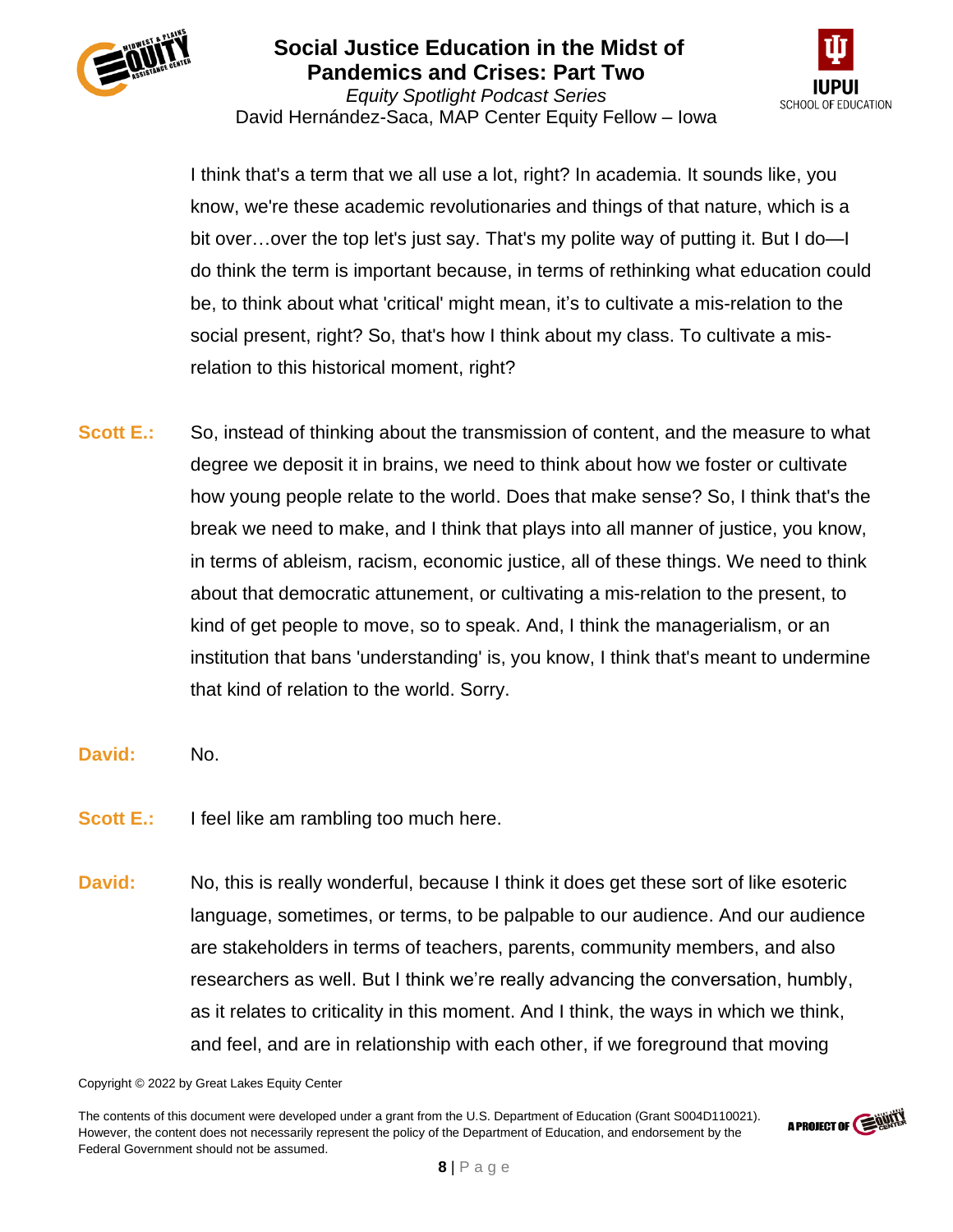



*Equity Spotlight Podcast Series* David Hernández-Saca, MAP Center Equity Fellow – Iowa

forward, not in a, "here's the silver bullet," right, way, but in a way that helps us think about our dispositions in conversation as agents in this system, and that we're not outside of it or, to demystify and to, right, "to make the familiar strange and the strange familiar," sort of speak, as it relates to the policies and practices that are become norm, or common sense.

- **David:** And to really disrupt that, as you're mentioning Scott E., in ways that call all of us to be courageous and also honest and speak from a level of reflexivity in dialogue with each other about our own power and privilege is, I think, how we can engender what Critical Race Theorists talk about, counternarratives, in terms of our analysis of our own assumptions about the world, about a topic at hand, that to generate new praxis. So, I'm really excited for continuing to learn and grow with each of you, and other colleagues and friends.
- **Scott E.:** And, I'd say that speaks to...we don't need a hard reset. We need to rethink. Completely. Like, why do we do this? Are we really just trying to knock out 'human capital'? Are we really just trying to produce workers? And, if we're trying to do something else, that's going to fundamentally restructure the institution, right? So, I think that's the conversation we need to be having is "Why do we do this?" We all take it for granted, you know. It's kind of like when people talk about "we need to fix education." My instant response is, "Tell me what's wrong?" Because the problem is always assumed, right? We assume our problems. We assume that we know what schools exist for, but we never actually have the conversation. And, I think if we have that conversation, things might change pretty dramatically. Maybe, I don't know. Maybe I'm…I'm pretty deeply pessimistic, but maybe I'm being an optimist here. I don't know.

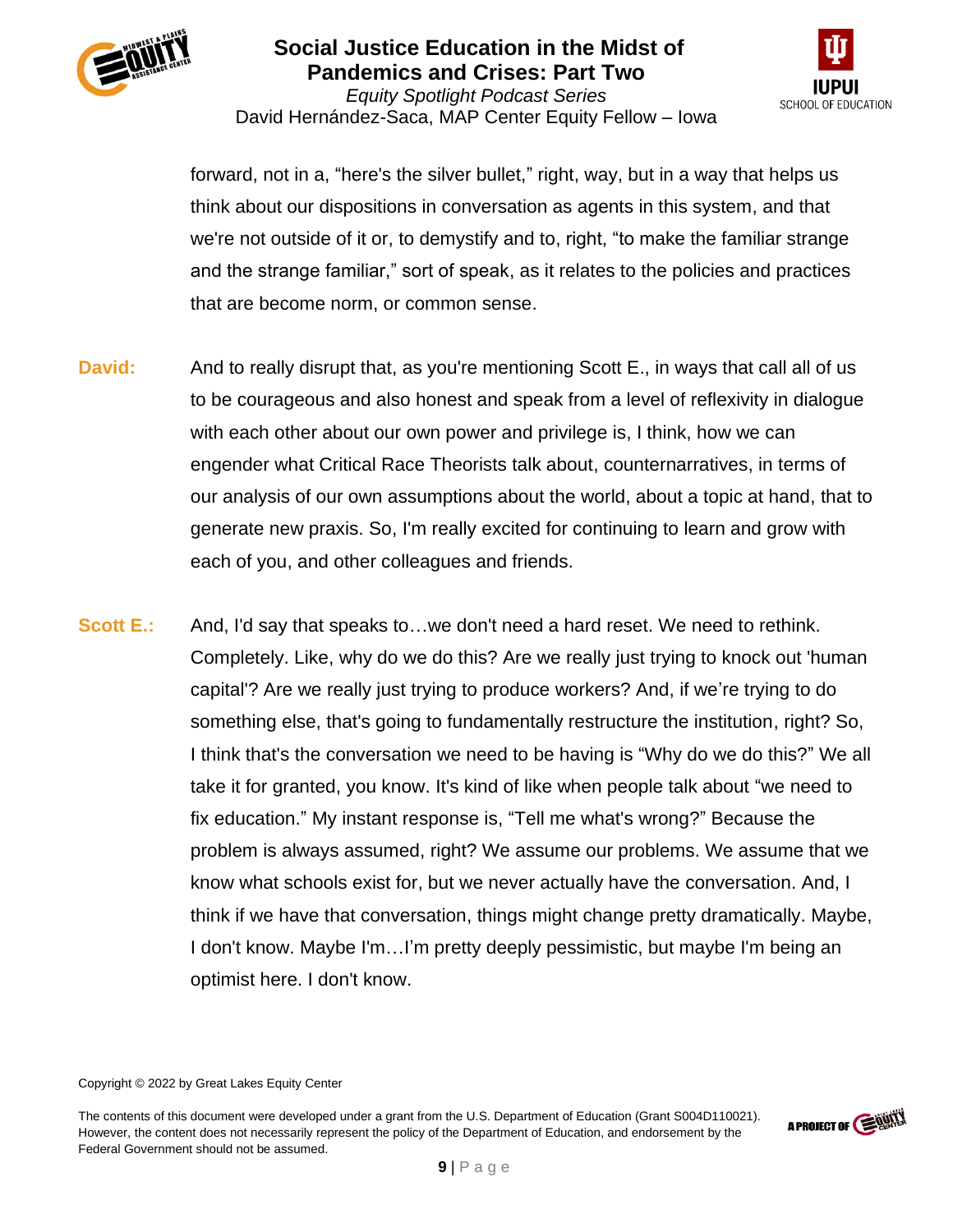



*Equity Spotlight Podcast Series* David Hernández-Saca, MAP Center Equity Fellow – Iowa

**David:** So, I know we're probably out of time, but, do we want to go around and maybe share one last thought, or, in order to start practicing sort of rethinking as Scott E. was mentioning?

- **Joyce:** I think--
- **Scott M.:** You go.
- **Joyce:** --Okay. I think, for me, and this kind of ties back in with Ladson-Billings too, is just continuing to, like, share my truths, and continuing to have conversations to actually hear others' narratives and began to even understand what all of our truths really are. I think Scott M. earlier had said…the comment, like, he doesn't even really know who these…who is benefiting from what, or who—who these structures are…you know, kind of, not in place for. I can't remember the exact exact way you said it. But I mean, I think that there's some truth in that, and us just having conversations and hearing each other's truths is going to be basically how I proceed. And I'm excited for even our next conversation, because this is just something I could do all day, so.
- **Scott M.:** Yeah, no this has been awesome. I'm going to just...I'm going to kind of...I really enjoyed this conversation and discussion. I was going to bring it back to something, you know, I think we have been talking a lot about: social justice out of those pandemics that are occurring. And one that I think is maybe global in all, maybe 3 out of 4, maybe not the fires, is mis-knowledge or misinformation right now. You know when we talk about politics, we talk about COVID, and then talking about these movements and social justice things. There is a breadth of knowledge disinformation that I don't think has ever been there before. I think it's always been there, but it is so widespread now. And it's really almost its own overlying or

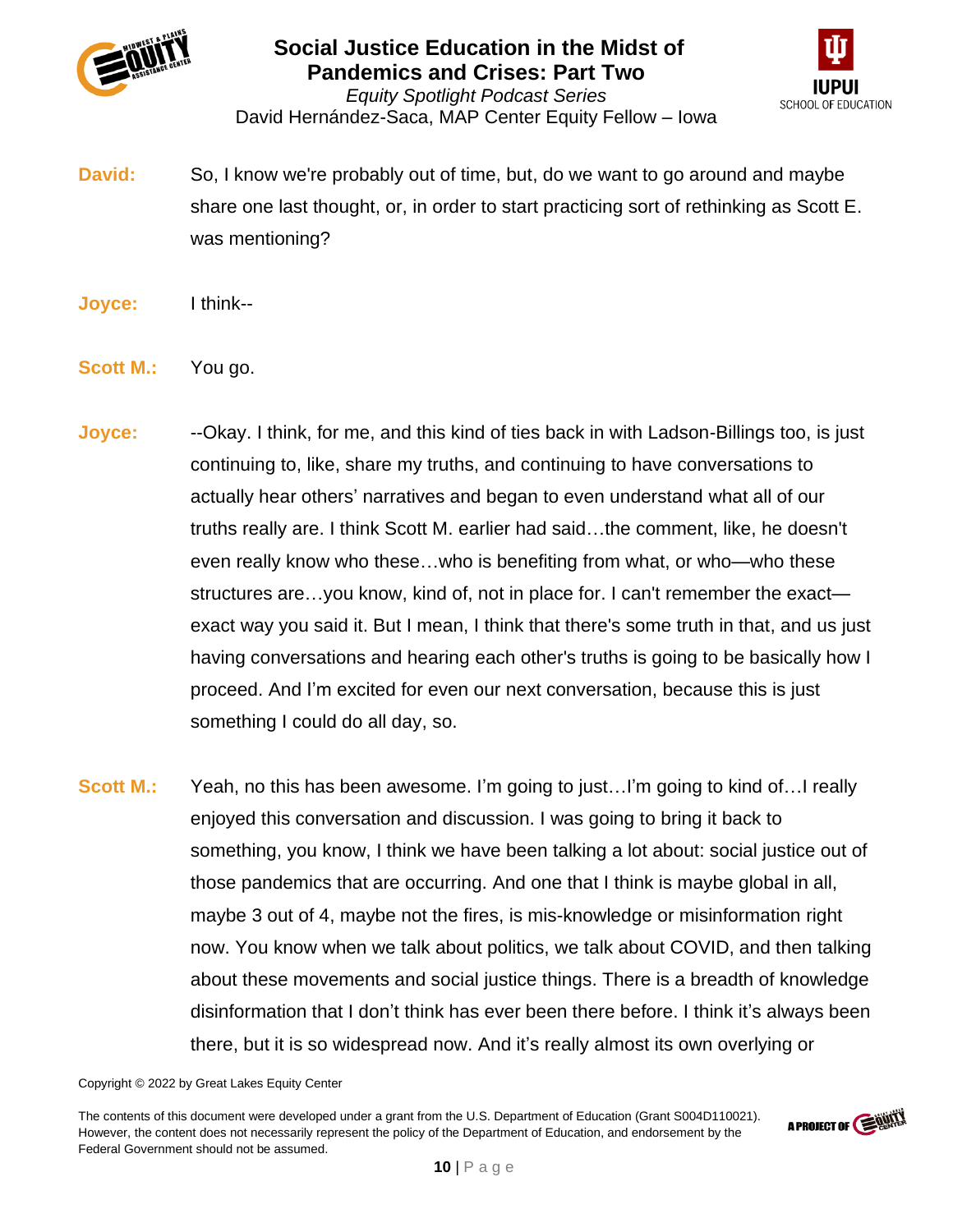



*Equity Spotlight Podcast Series* David Hernández-Saca, MAP Center Equity Fellow – Iowa

overarching pandemic right now that, you know I think is something that needs to be combated on almost a daily basis, too. And needs to be acknowledged within all the scopes of all these pandemics.

- **Scott M.:** Because...and I think even with the divisiveness that really exists even within all of these areas, is really due to mostly, not just, you know, attitudes and all of these things. But a lot of it is based on poor knowledge being disseminated. And sometimes it is being disseminated purposively to cause, you know, confusion and—and—and all these things. And that is something that I just think that doing podcasts and talking about it, and really getting these ideas out long-form are really impactful to try to combat. But, that's kind of my last thought-ish.
- **Scott E.:** And Scott, can I play off that, and before we end? My last thought would be... I'm going quote somebody that you would probably never think of me quoting. Milton Friedman said that, "crises happen. What comes next depends on the ideas that are lying around." So, I think that's what everybody here is speaking to, is we need to think about new ideas. New ways of talking about the world, and new ways of talking about education, institutions, health care, and whatnot. Because, these crises do happen, but crises themselves do not bring about change; people do. So, it's the work that we do to take advantage, for lack of better term, of moments of crisis to achieve lasting change with—with knowing that it's going to be a continuous struggle. That there is no end point. So, I think that's—that's the challenge.
- **David:** I really loved what each of you just shared because I think it's bringing us full circle. But my last idea or expression would be to really go back to this idea that Scott E. was saying, about being a democratic sort of citizen, right? And how do we dialogue with each other? And it really connects really well with what Scott M.

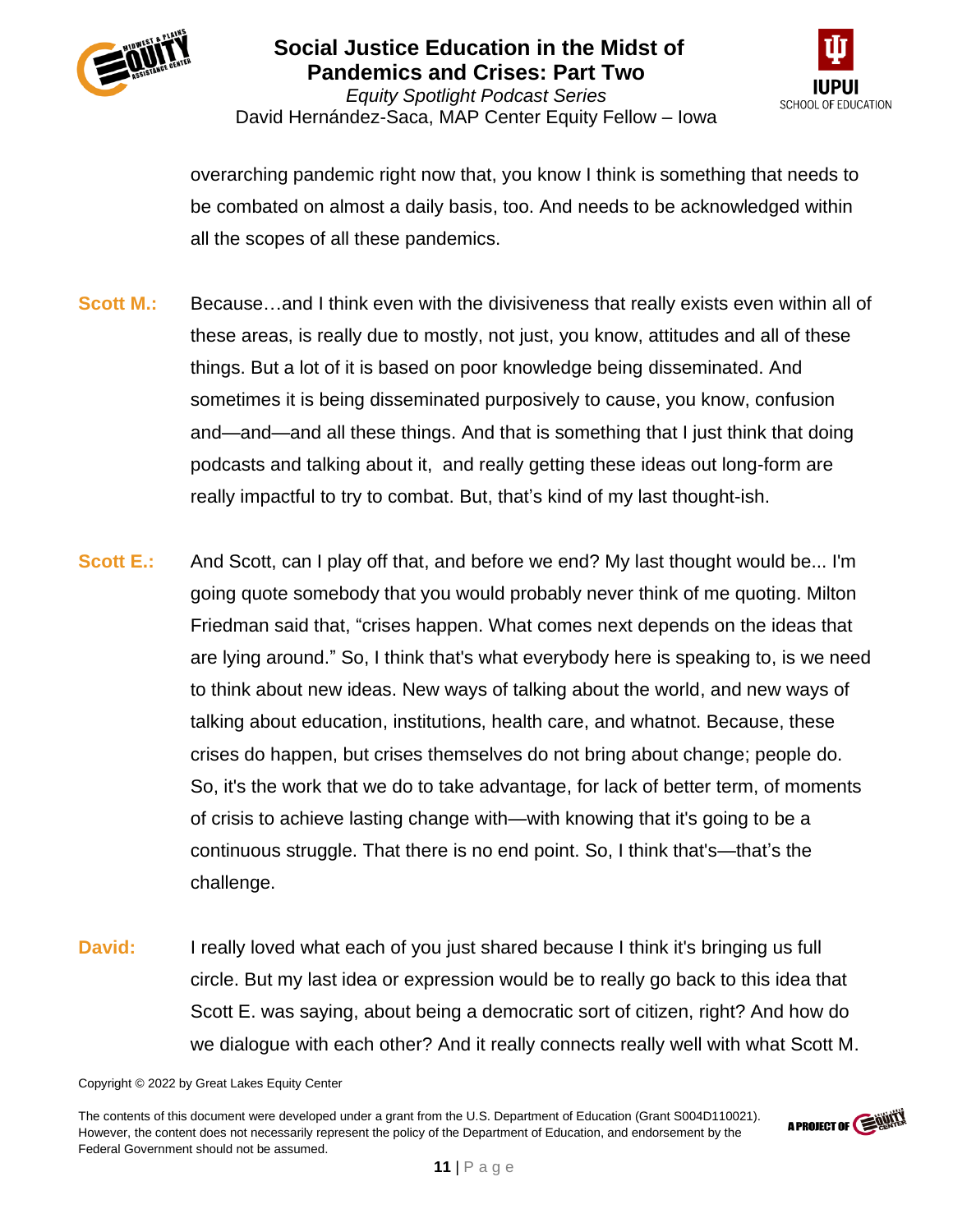



*Equity Spotlight Podcast Series* David Hernández-Saca, MAP Center Equity Fellow – Iowa

was saying about, "how do we listen, but with a critical eye," right? Where the information should be one in which that is also critiqued or investigated, and how do we allow that to also be one in which provides all of us a space to tell our truths, like Joyce was mentioning. So, easier said than done, but I think it goes back to the spirit of democracy. Thank you everyone.

**Center Announcer:** This resource was brought to you by the Midwest and Plains Equity Assistance Center. To find out about other Midwest and Plains Equity Assistance Center resources, visit our website at www.greatlakesequity.org. To subscribe to our publications, click on the Subscribe to Our Publications link located on the Midwest and Plains Equity Assistance Center website.

The Midwest and Plains Equity Assistance Center, a project of the Great Lakes Equity Center, is funded by the U.S. Department of Education to provide technical assistance, resources, and professional learning opportunities related to equity, civil rights, and systemic school reform throughout the thirteen-state region.

The contents of this presentation were developed under a grant from the U.S. Department of Education. However, these contents do not necessarily represent the policy of the U.S. Department of Education, and you should not assume endorsement by the federal government.

This product and its contents are provided to educators, local and state education agencies, and/or non-commercial entities for educational training purposes only. No part of this recording may be reproduced, or utilized in any form or in any means, electronic or mechanical, including recording or by any information storage and retrieval system without permission in writing from the Midwest and Plains Equity Assistance Center.



Copyright © 2022 by Great Lakes Equity Center